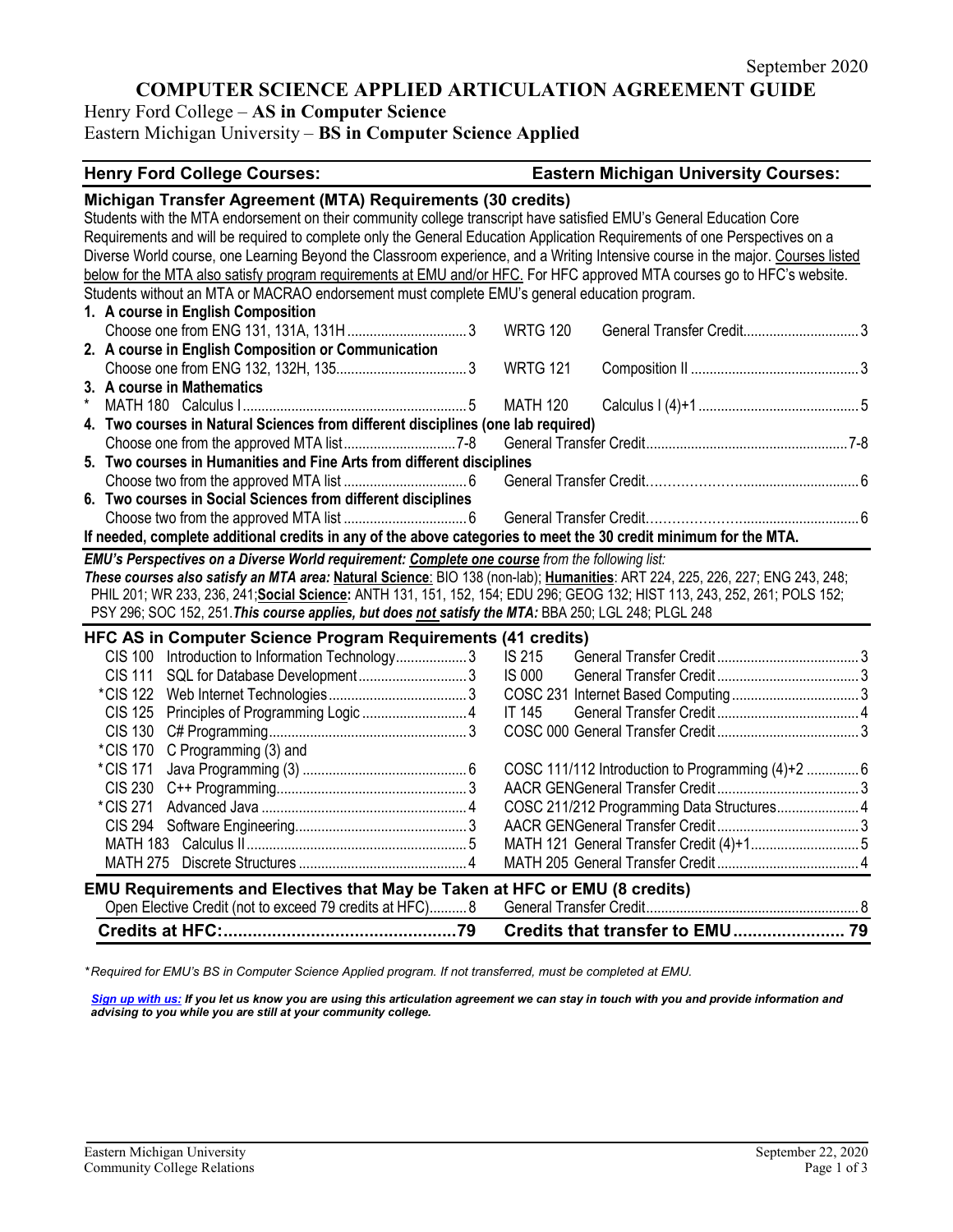# **COMPUTER SCIENCE APPLIED ARTICULATION AGREEMENT GUIDE**

Henry Ford College – **Associate in Science** Eastern Michigan University – **BS in Computer Science Applied**

# **Completion of EMU's BS in Computer Science Major Applied**

## **Major Requirements (45 credits)**

# **Mathematics Requirements (3 credits)** STAT 360 Statistical Methods........................................3 **Required Computer Science Courses (22 credits)**

| COSC 221        |                                          |  |
|-----------------|------------------------------------------|--|
| <b>COSC 311</b> | Algorithms and Data Structures4          |  |
| <b>COSC 314</b> | Computational Discrete Structures 4      |  |
| <b>COSC 341</b> |                                          |  |
| <b>COSC 381</b> | Software Engineering Solutions4          |  |
| COSC 481W       | Software Engineering and Senior Project3 |  |

## **Restricted Elective Courses (20 credits)**

Select twenty credit hours from the following, only one 300 level course may be used to satisfy this requirement.

> COSC 315 Symbolic Computing<br>COSC 321 Computer Organization COSC 321 Computer Organization<br>COSC 374 Applied Cryptography COSC 374 Applied Cryptography<br>COSC 405 Switching Theory Switching Theory COSC 411 Algorithm Design and Analysis COSC 421 Systems Programming COSC 422 Intro to Microprocessors COSC 423 Computer Operating Systems COSC 426 Software Dvlpmnt for Mobile Devices COSC 436 Web Programming COSC 439 Computing Network Principles COSC 444 Found of Automata & Languages<br>COSC 445 Compiler Construction COSC 445 Compiler Construction<br>COSC 456 Computer Graphics Computer Graphics COSC 457 Computer Game Programming COSC 461 Heuristic Programming COSC 462 Introduction to Information Retrieval<br>COSC 471 Database Principles Database Principles<br>Big Data I COSC 472<br>COSC 473 Big Data II COSC 480 Special Topics (4)

*1 Satisfies EMU's Writing Intensive requirement.*

## **LBC Requirement**

Students must complete one "Learning Beyond the Classroom" course or noncredit experience offered by EMU. Consult the undergraduate catalog or your major advisor for options.